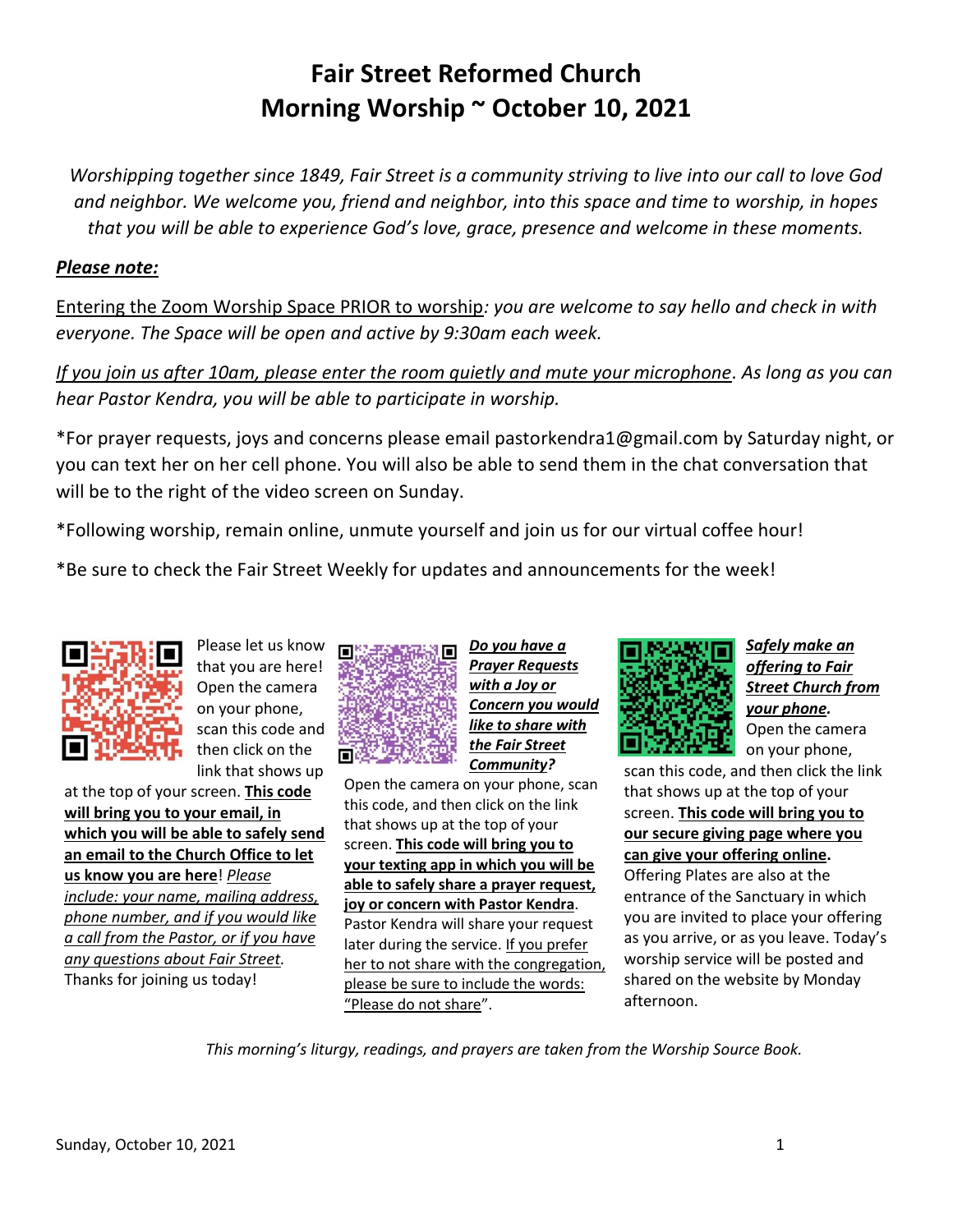# **Morning Worship ~ October 10, 2021**

## **God Gathers the Church**

#### **GATHERING AND WELCOME**

I will sing of your steadfast love, O LORD, forever; **with my mouth I will proclaim your faithfulness to all generations.**  I declare that your steadfast love is established forever; **your faithfulness is as firm as the heavens.**  You said, "I have made a covenant with my chosen one, I have sworn to my servant David: 'I will establish your descendants forever, and build your throne for all generations.'" **Praise the Lord!** 

### **CALL TO AND PRAYER OF CONFESSION Psalm 130, NRSV**

Out of the depths I cry to you, O LORD. **Lord, hear my voice!**  Let your ears be attentive to the voice of my supplications! **If you, O LORD, should mark iniquities, Lord, who could stand?**  But there is forgiveness with you, so that you may be revered. **I wait for the LORD, my soul waits, and in his word I hope; my soul waits for the Lord more than those who watch for the morning, more than those who watch for the morning.**  O Israel, hope in the LORD! For with the LORD there is steadfast love, and with him is great power to redeem.

It is he who will redeem Israel from all its iniquities.

### **WORDS OF ASSURANCE**

**CHILDREN'S MESSAGE Rev. Kendra VanHouten**

**CALL TO WORSHIP from Psalm 89:1-4, NRSV**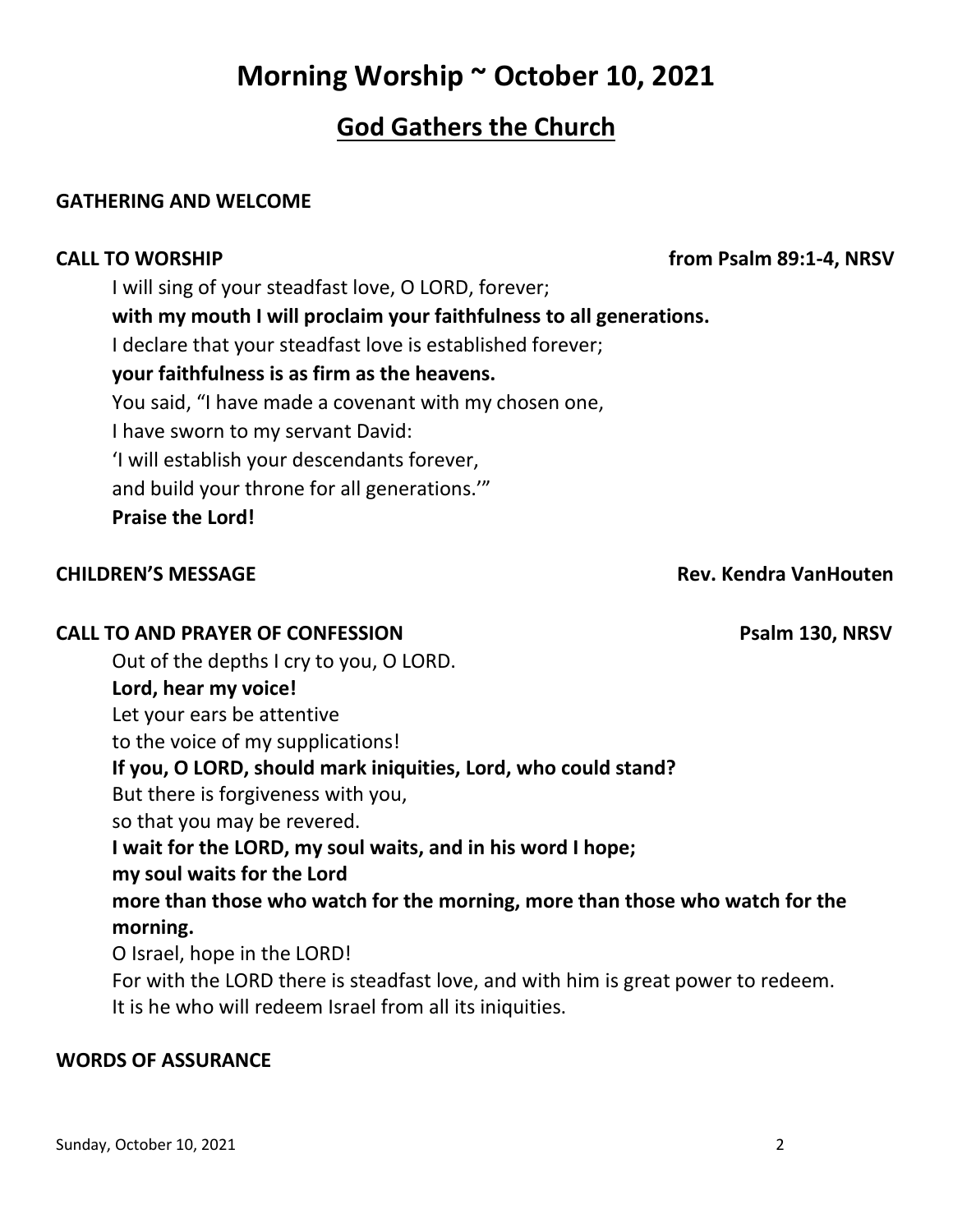#### **GUIDE FOR GRATEFUL LIVING**<br> **GUIDE FOR GRATEFUL LIVING**

#### **GLORIA PATRI**

## **God's Word Is Proclaimed**

#### **PRAYER FOR ILLUMINATION**

#### **SCRIPTURE** Psalm 41

**1** Happy are those who consider the poor;<sup>[4]</sup> the LORD delivers them in the day of trouble. **<sup>2</sup>** The LORD protects them and keeps them alive; they are called happy in the land.

 You do not give them up to the will of their enemies. **<sup>3</sup>** The LORD sustains them on their sickbed;

- in their illness you heal all their infirmities. $\mathbb D$
- **<sup>4</sup>** As for me, I said, "O LORD, be gracious to me; heal me, for I have sinned against you."
- **<sup>5</sup>** My enemies wonder in malice when I will die, and my name perish.
- **<sup>6</sup>** And when they come to see me, they utter empty words, while their hearts gather mischief; when they go out, they tell it abroad.
- **<sup>7</sup>** All who hate me whisper together about me; they imagine the worst for me.
- **<sup>8</sup>** They think that a deadly thing has fastened on me, that I will not rise again from where I lie.
- **9** Even my bosom friend in whom I trusted, who ate of my bread, has lifted the heel against me.
- **<sup>10</sup>** But you, O LORD, be gracious to me, and raise me up, that I may repay them.
- **<sup>11</sup>** By this I know that you are pleased with me; because my enemy has not triumphed over me.
- **<sup>12</sup>** But you have upheld me because of my integrity, and set me in your presence forever.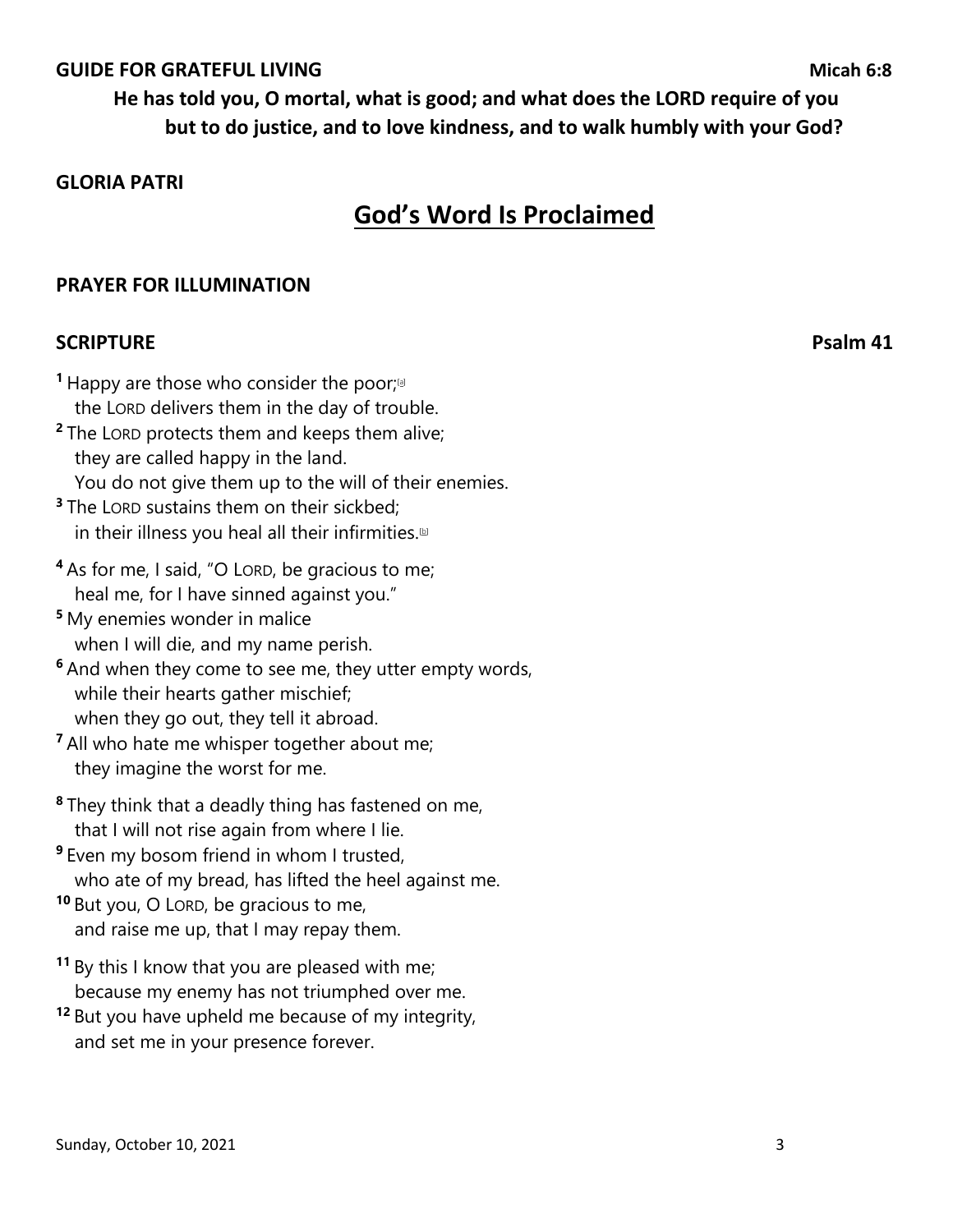**<sup>13</sup>** Blessed be the LORD, the God of Israel, from everlasting to everlasting. Amen and Amen.

*This is the word of the Lord. Thanks be to God.*

#### **SERMON Rev. Kendra VanHouten**

### **HYMN** 428 "*When Peace Like a River*"

(You are welcome to sing quietly remaining seated with your masks on)

### **Verse 1**

When peace like a river attendeth my way When sorrows like sea billows roll Whatever my lot, Thou hast taught me to say It is well, it is well with my soul

### **Chorus**

It is well (it is well) With my soul (with my soul) It is well, it is well with my soul

### **Verse 4**

And Lord, haste the day when my faith shall be sight The clouds be rolled back as a scroll The trump shall resound, and the Lord shall descend Even so, it is well with my soul!

### **Chorus**

It is well (it is well) With my soul (with my soul) It is well, it is well with my soul

CCLI Song # 2713517

# **The Church Responds to God**

### **THE SHARING OF THE GIFTS OF THE PEOPLE WITH OUR GIFTS:**

While the social distancing makes it a challenge to worship in person, and serve alongside one another, ministry is still happening. We ask that you consider either mailing in your offering contribution or sending it online through our secure website:

Sunday, October 10, 2021 4 [https://fairstreetreformedchurch.org/,](https://fairstreetreformedchurch.org/) and click on the [support us](https://fairstreetreformedchurch.org/?page_id=212) page. Your offering supports